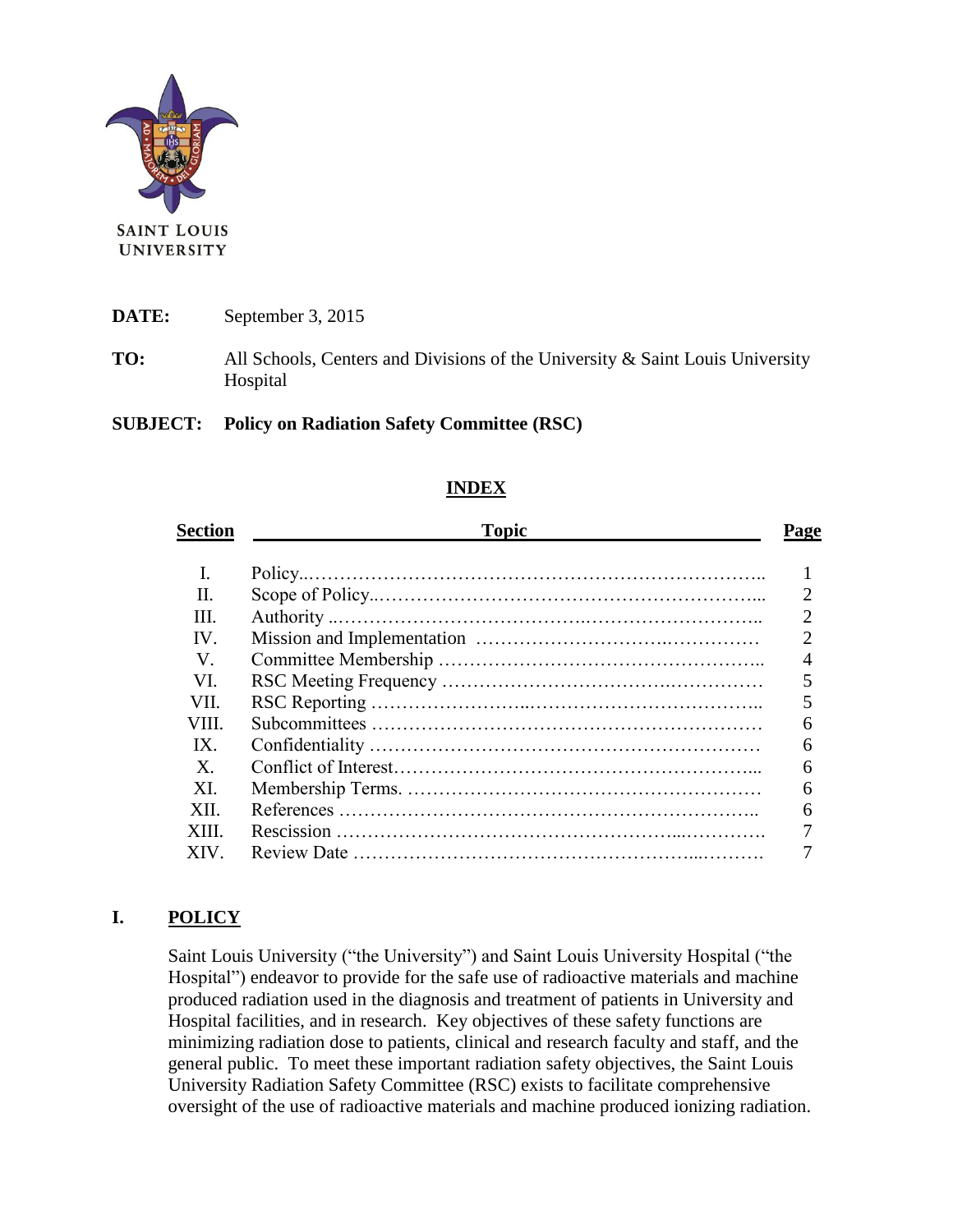Louis University - Policy **Radiation Safety Committee** Page **2**

## **II. SCOPE OF POLICY**

This policy applies to all clinical and research units of the University and the Hospital where radioactive materials and/or machine produced ionizing radiation are used. It extends to all faculty, physicians, including residents, medical students, nurses, technologists and other clinical and research staff and students involved in the use of radioactive materials and/or machine produced ionizing radiation.

### **III. AUTHORITY**

The President of the University has conferred upon the Vice President for Medical Affairs the authority to appoint members to the Radiation Safety Committee (RSC) for Saint Louis University. The RSC reports through its Chairperson to the University President through the Vice President for Medical Affairs and to Saint Louis University Hospital senior management. The authority to comprehensively review and approve, or disapprove, all radiation safety aspects of clinical and research uses of radioactive materials and machine produced ionizing radiation is vested in the RSC, and its subcommittees, as applicable. The RSC and its subcommittees also serve as technical resources for the radiation safety program involving radioactive materials and machine produced radiation, including but not limited to:

- 1. The drafting, review, approval and implementation of specific radiation safety procedures, policies, manuals, and other documents intended to serve as tools in implementing the radiation safety program.
- 2. Review of personnel radiation dose reports exceeding ALARA thresholds.
- 3. Radiation Safety Education
- 4. X-ray, fluoroscopy and all other x-ray machine purchases, including accelerators.

The RSC is empowered to develop all of the necessary oversight tools and documents essential to facilitate review and education functions. Specific duties and responsibilities are further delineated in Section IV.

#### **IV. MISSION & IMPLEMENTATION**

The RSC provides administrative and technical oversight over the use of radioactive materials at Saint Louis University and Saint Louis University Hospital. The RSC also provides administrative and technical oversight over the use of machine (device) produced radiation used for diagnostic imaging, therapeutic, and/or research purposes. These oversight functions may be directly administered by the RSC or through one of its subcommittees. Specific RSC duties and responsibilities include:

**A. Radioactive Materials Oversight:** All aspects of Radioactive Materials use as described in the broad scope NRC license issued to Saint Louis University are governed by the RSC. These include all authorizations for possession and clinical or research use of radioactive materials. Specific RSC radioactive materials oversight duties and responsibilities include: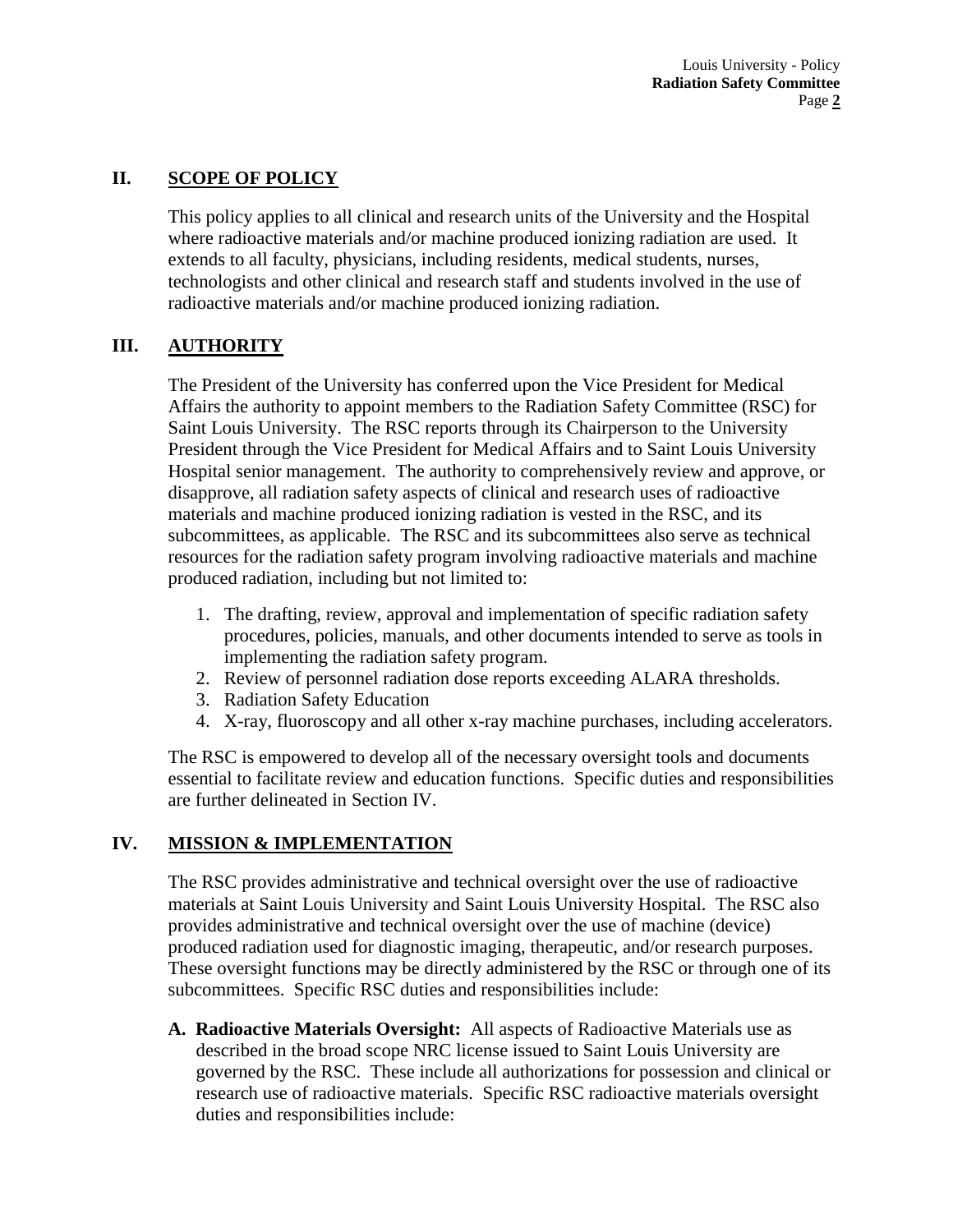- **1. Authorization:** The RSC is authorized by the Executive Management to oversee all uses of NRC licensed materials at Saint Louis University and Saint Louis University Hospital.
- **2. Communication to Management:** The RSC informs the Vice President for Medical Affairs and other Institutional administrators as applicable, of the radiation safety program operations, changes, incidents and all situations that have or may result in regulatory intervention.
- **3. Establishment of Policy:** The RSC establishes the institutional policy on radiation protection matters that will ensure that radioactive materials are safely used. This includes review of training programs, equipment, facilities, supplies, procedures and the performance of individuals with radiation safety program responsibilities.
- **4. Familiarity with Regulatory Framework:** The RSC is familiar with pertinent regulations, license conditions and commitments to regulatory agencies and ensures that radioactive materials are used in compliance with the institution's obligations.
- 5. ALARA (As Low As Reasonably Achievable): The RSC ensures that licensed materials are used consistent with the ALARA philosophy and program.
- **6. Application/Protocol Review:** The RSC reviews and approves or denies, on the basis of safety and the prior training and/or experience of the applicant, all requests to use radioactive materials within the University or Hospital.
- **7. Maintenance of NRC License:** The RSC ensures that the license is amended prior to implementing changes that require license amendments.
- **8. Interim Authorizations by the RSO:** The RSC empowers the RSO and establishes delegation of authority procedures that allow the RSO to review and issue interim authorizations, and to review and approve certain changes to authorizations on behalf of the RSC. All interim authorizations issued by the RSO will be reviewed and approved by the RSC at the next Committee meeting.
- **B. Machine Produced Radiation Oversight:** The RSC is responsible for oversight of radiation safety in the clinical and research use of x-ray devices, i.e. machineproduced radiation at University and Saint Louis University Hospital facilities. This includes the use of x-ray, fluoroscope, accelerator and other ionizing radiation equipment purchases for the University and the Hospital. Elements of oversight include related communication to University and Hospital management, review of institutional policy on radiation protection matters involving machine produced radiation, training programs, and the performance of individuals with radiation safety program responsibilities.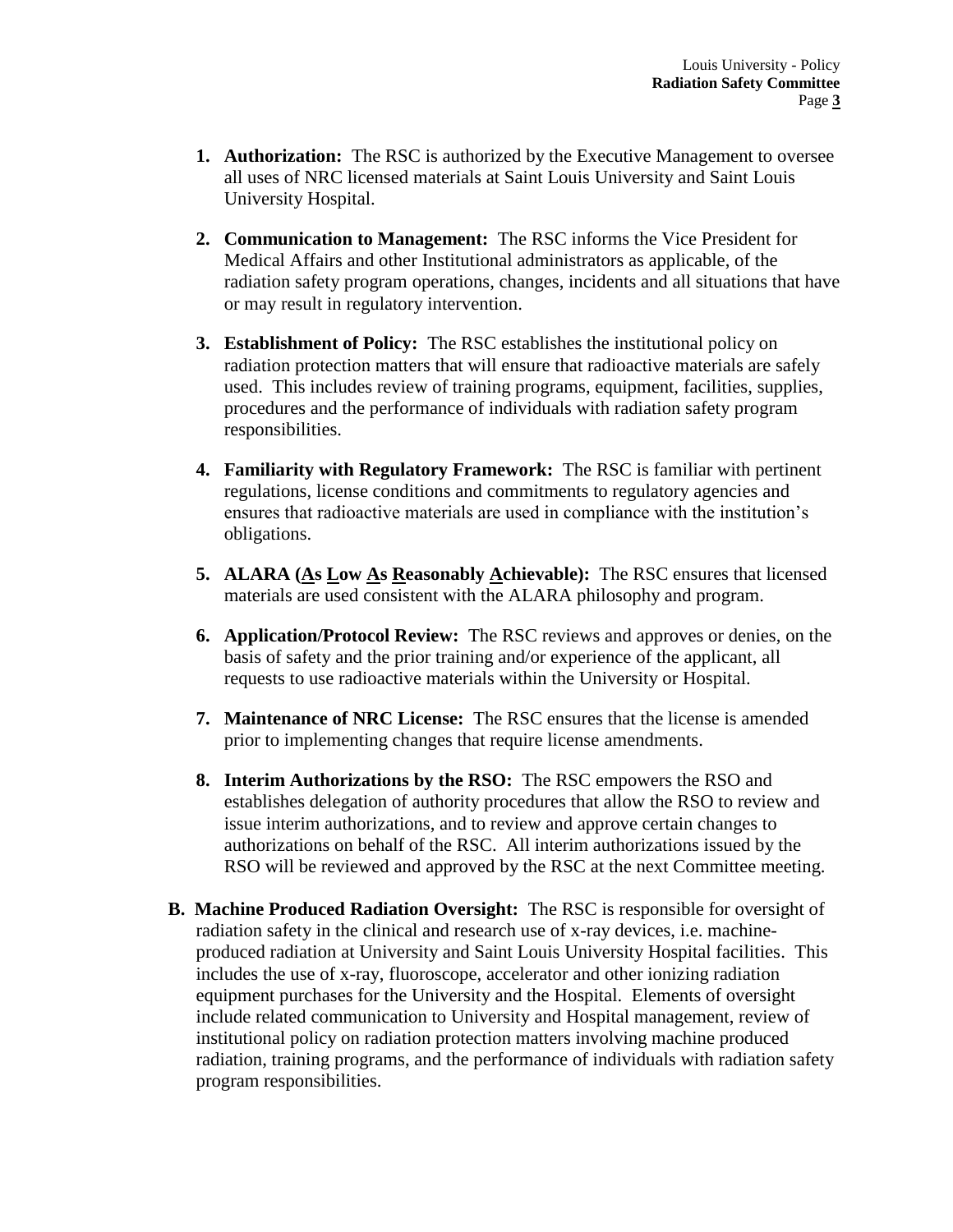## **V. COMMITTEE MEMBERSHIP**

Appointments shall be made to the Radiation Safety Committee by the University Vice President for Medical Affairs. Hospital members may be recommended by the Hospital President.

- **A. Selection of Membership:** Membership shall include, but is not limited to, the following positions and at least one representative from the specified areas (listed alphabetically):
	- **1. Administration – Saint Louis University (SLU)**
		- a. Vice President for Research, or his/her designee.
		- b. Director, Office of Environmental Health and Safety

### **2. Administration - SLU Hospital**

- a. Nursing Management
- b. Associate Administrator or Equivalent

### **3. Clinical Departments (SLU)**

- a. Nuclear Medicine Authorized User
- b. Radiation Medicine Medical Physicist and/or Authorized User
- c. Radiology Medical Physicist and/or Interventional Radiologist
- **4. Radiation Safety Officer** (SLU Office of Environmental Health and Safety)
- **5. Research Departments (SLU)** may include faculty users of radioactive materials from three or more of these departments:
	- a. Biology
	- b. Biochemistry and Molecular Biology
	- c. Chemistry
	- d. Internal Medicine
	- e. Molecular Microbiology and Immunology/Institute of Molecular Virology
	- f. Pathology
	- g. Pediatrics
	- h. Pharmacological and Physiological Sciences
	- i. Surgery
- **6. Other ad hoc Members/Consultants**: Additional individuals with technical expertise or relevant institutional responsibility will be utilized as consultants or ad hoc members of the committee on an as-needed basis.
- **B. Chairperson and Vice Chairperson:** The University Vice President for Medical Affairs shall appoint a Committee Chairperson and a Vice Chairperson. The Vice Chairperson shall be selected from among the members to fulfill the role of Acting Chairperson if the Chairperson is not available.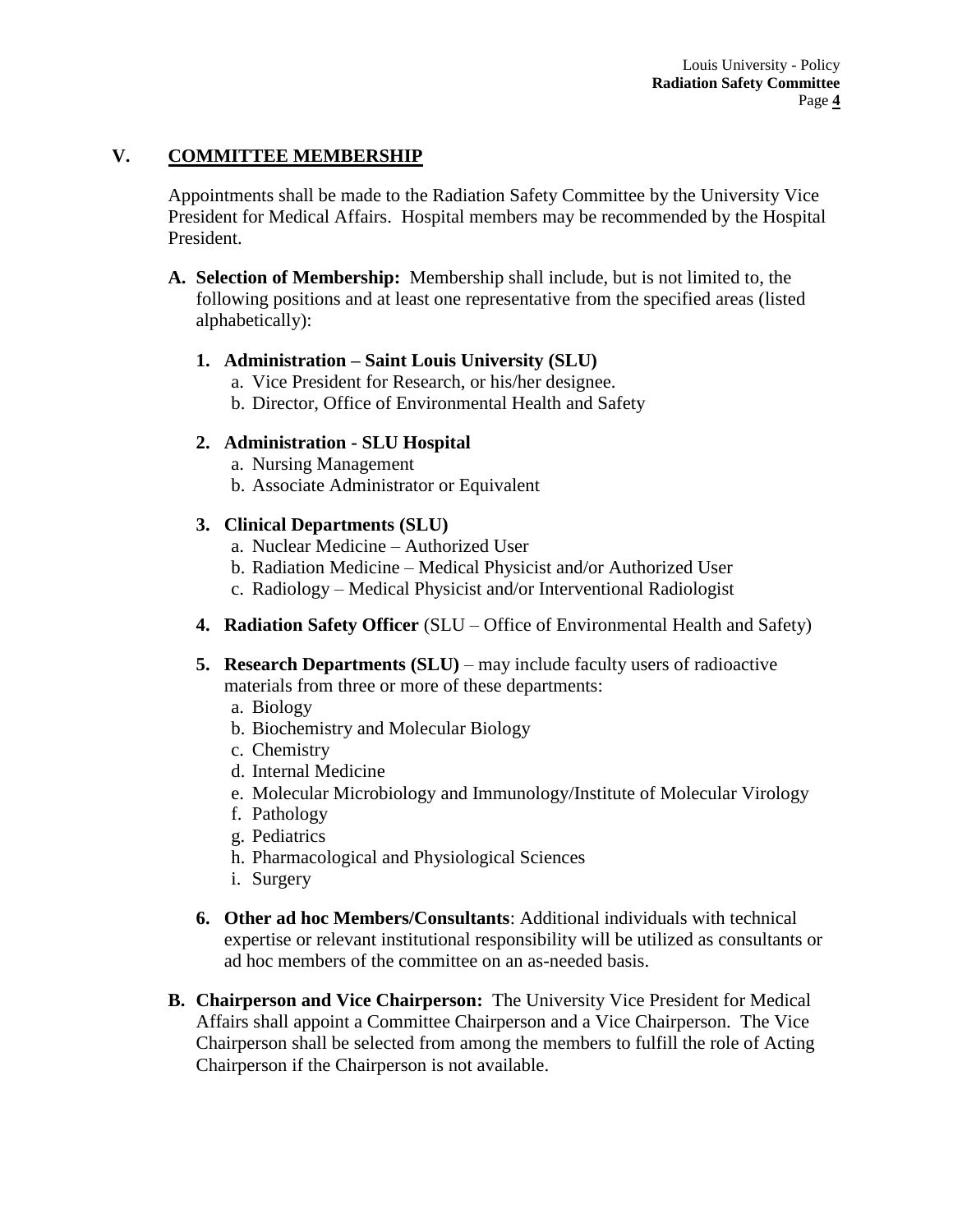**C. Alternate RSC Members:** Under some circumstances alternate RSC members may be appointed for certain RSC members. Alternate members may attend all RSC meetings, but only have voting privileges when the Primary RSC member that they represent is absent from the meeting.

# **VI. RSC MEETING FREQUENCY**

- **A. Regular Meetings**: Monthly meetings are scheduled to facilitate timely review and approval of research and clinical protocols, including IRB protocols, authorized users, ALARA reports, equipment acquisitions and to conduct other committee business. Notwithstanding cancellation of one or more monthly meetings, the RSC shall meet at least quarterly.
- **B. Ad hoc Meetings:** Ad hoc meetings may be convened to expedite investigation and reporting of abnormal occurrences (e.g., medical events, spills or other contamination events, missing or lost sealed sources, deliberate misconduct, etc.), should they occur. Ad hoc meetings may also be scheduled as needed to facilitate expedited review of research protocol application submissions or resubmissions between regularly scheduled meetings, taking into consideration RSC membership availability.
- **C. Cancellation of Regular Meetings**: In the event there is no committee business to discuss, the regularly scheduled RSC meeting may be cancelled prior to the meeting without notice to the University & Hospital communities. Notwithstanding cancellation of a regularly scheduled meeting, ad hoc meetings will be scheduled if needed.
- **D. Quorum**: A quorum is required in order to conduct routine committee business. In order to establish a quorum:
	- a. The number of voting committee members present must equal at least six.
	- b. The Committee Chairperson or Vice Chairperson must be present.
	- c. The Radiation Safety Officer must be present.
	- d. A University Management representative must be present.
- **E. Electronic Mail Balloting/Voting:** The RSC may implement an electronic mail (Email) ballot procedure when it is necessary to act on matters between committee meetings. Discussions made via Email ballot shall be discussed and ratified during the next regular meeting. These Email ballot decisions do not constitute a meeting.

## **VII. RSC REPORTING**

- **A. Meeting Minutes:** Minutes of the RSC Meetings shall be provided to the University Vice President for Medical Affairs, and to the RSC Membership, inclusive of the designated Hospital Management representative.
- **B. Annual Audits:** Annual RSC audits of the radiation safety program shall be provided to the Vice President for Medical Affairs and School of Medicine Dean, and the designated Hospital Management representative.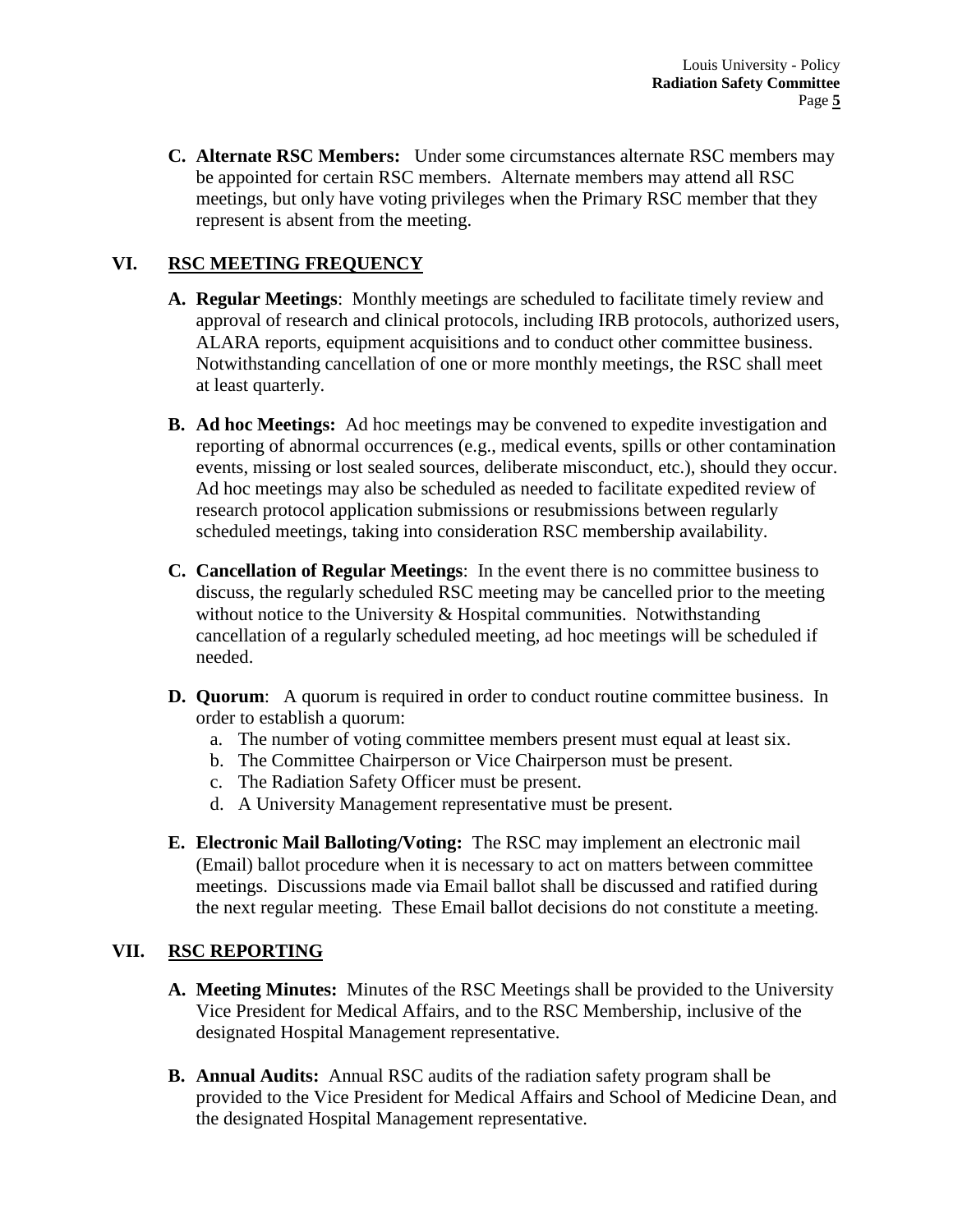## **VIII. RSC SUBCOMITTEES**

Subcommittees of the Radiation Safety Committee may be established to provide specialized focus in certain areas that may require more in depth treatment of a specific matter on a short-term or long-term basis than can be accomplished at regular Radiation Safety Committee meetings.

- **A. Ad-Hoc RSC Subcommittees:** Ad hoc subcommittees to provide in depth focus on a particular matter on a finite short-term timeline may be established by the RSC Chairperson. The scope of such ad-hoc subcommittees shall be defined by the RSC Chairperson and members shall be appointed by the RSC Chairperson. Ad hoc subcommittee minutes and decisions are brought to the RSC for review and final approval.
- **B. Standing RSC Subcommittees:** A standing subcommittee to provide in depth focus to a specialized radiation safety area on a long-term basis may be established upon the recommendation of the Radiation Safety Committee through its chairperson and approval by the Vice President for Medical Affairs and Dean School of Medicine. Standing RSC Subcommittees require a written policy document defining the scope, authority, mission and implementation, subcommittee membership positions, subcommittee meeting frequency, etc., to be approved by the Vice President for Medical Affairs and Dean, School of Medicine. Standing subcommittees may issue final approvals consistent with the authority delineated in the written policy for that subcommittee. Standing subcommittee minutes are brought to the RSC for review and ratification.

## **IX. CONFIDENTIALITY**

Each member of the Radiation Safety Committee, and of its respective subcommittees, will adhere to a written confidentiality agreement.

## **X. CONFLICT OF INTEREST**

Each member of the Radiation Safety Committee is subject to the provisions of applicable University and/or Hospital Conflict of Interest Policies.

#### **XI. MEMBERSHIP TERMS**

Appointments to the Radiation Safety Committee shall generally be for three-year renewable terms.

#### **XII. REFERENCES**

- 1. Code of Federal Regulations (CFR), Title 10, Part 35
- 2. NRC License Renewal Application dated June 4, 2013